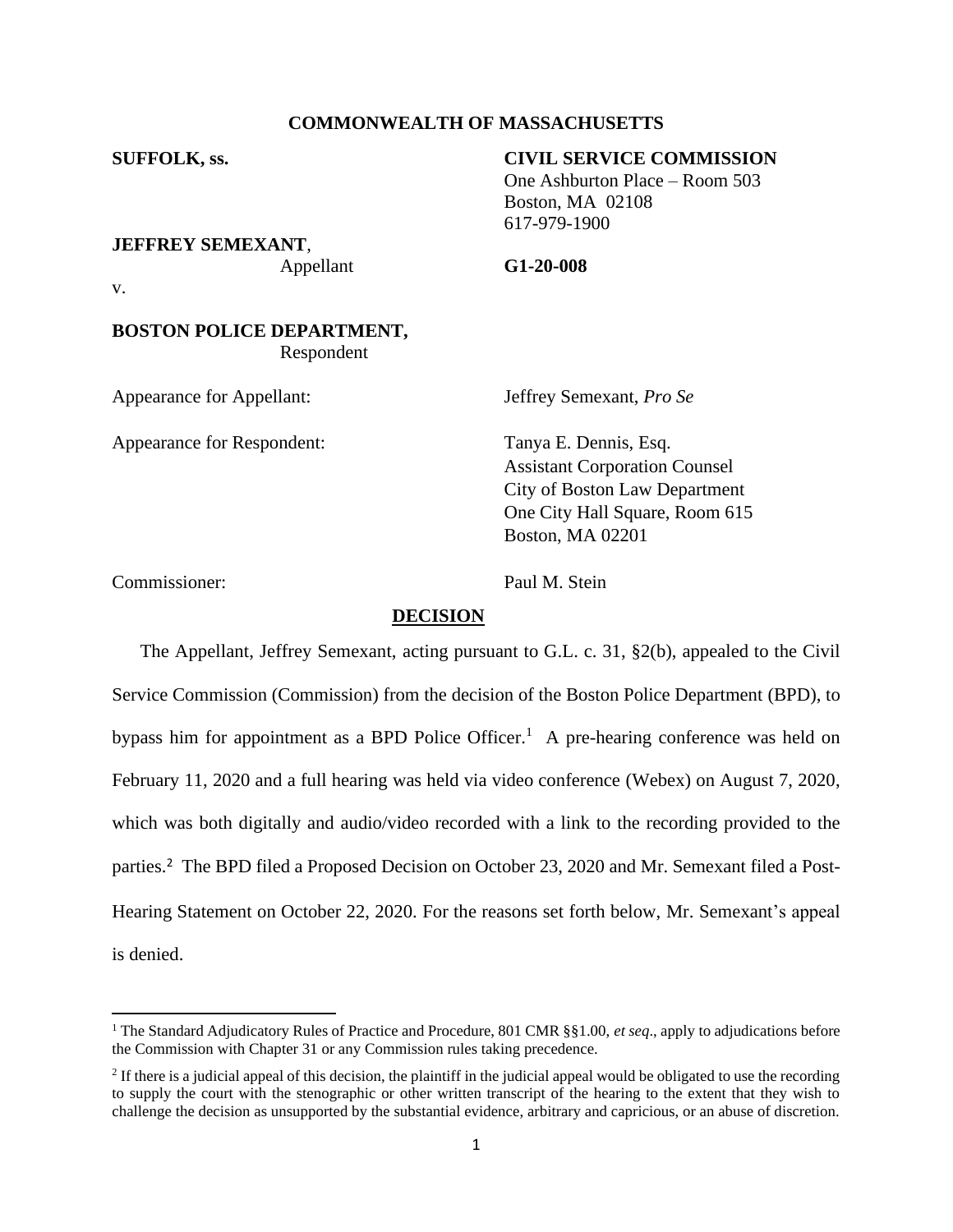## **FINDINGS OF FACT**

Twenty-one (21) exhibits were introduced into evidence, nineteen (19) on behalf of the Respondent and two (2) on behalf of the Appellant. Based on the documents submitted and the testimony of the following witnesses:

## *Called by the BPD*:

- Sergeant Detective John Puglia, Commander of Recruit Investigations, BPD
- Mary Flaherty, Director of Human Resources, BPD
- Detective Anthony Ortiz, Recruit Investigations Unit, BPD

# *Called by the Appellant:*

• Jeffrey Semexant, Appellant

and taking administrative notice of all matters filed in the case, pertinent law and reasonable inferences from the credible evidence, a preponderance of evidence establishes the following facts:

#### *Procedural Background*

1. The Appellant, Jeffrey Semexant, was twenty-nine (29) years old when he first applied for the position of police officer with the Boston Police Department in April 2018. He graduated from Charlestown High School in 2007 and took courses thereafter at Mass Bay/Roxbury Community College from 2007-2010, although he has not earned a degree. (Respondent Exhibit 1).

2. On or about March 25, 2017, Mr. Semexant took the civil service examination for police officer. (Stipulated Fact).

3. On September 1, 2017, the state's Human Resource Division (HRD) established a list of eligible candidates for police officer. (Stipulated Fact).

4. In or about April 2018, Mr. Semexant signed Certification #05198 issued by HRD to the BPD for appointment of a class of BPD police officers and submitted a BPD Student Officer Application, along with the required documentation. (Respondent Exhibit 1)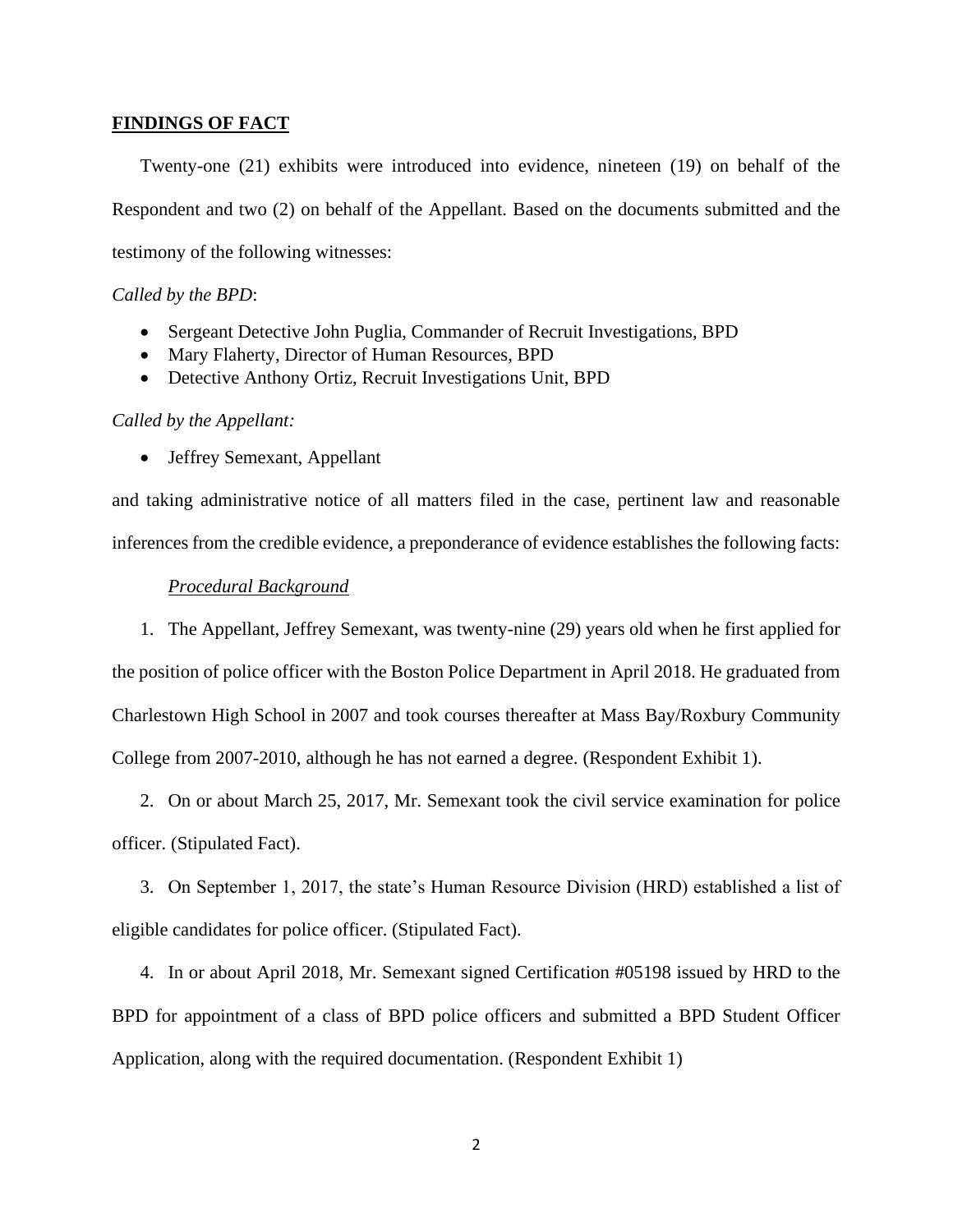5. Detective Ortiz was assigned to investigate Mr. Semexant's candidacy for the BPD in 2018. As a recruit investigator, he was responsible for investigating Mr. Semexant's background and documenting his findings in a Privileged and Confidential Memorandum (PCM). (Testimony of Ortiz; Respondent Exhibit 2).

6. Detective Anthony Ortiz is a sixteen (16)-year veteran of the Boston Police Department, assigned to the Domestic Violence Unit and detailed to the Recruit Investigations Unit as a recruit investigator. In his career as a detective, he has conducted over forty-five (45) recruit background investigations for the Recruit Investigations Unit. (Respondent Exhibit 18; Testimony of Ortiz).

7. As part of his background investigation of the Appellant, Detective Ortiz verified background information that Mr. Semexant provided in his Student Officer Application (Application) by interviewing his prior employers, educators, personal references and romantic partners. Detective Ortiz also obtained other information bearing on his candidacy, including but not limited to, criminal database queries, court records and police reports. (Respondent Exhibit 18).

8. On or about April 15, 2018, Mr. Semexant submitted his BPD application and Detective Ortiz reviewed his responses thereafter. Detective Ortiz then conducted a home visit to further observe Mr. Semexant in his own residential environment and verified the information that Mr. Semexant provided. (Testimony of Ortiz; Respondent Exhibit 18).

9. By letter dated November 7, 2018, Mary Flaherty, BPD Director of Human Resources, notified the Appellant that the BPD was bypassing him for appointment. (Respondent Exhibit 10).

10. On or about December 26, 2018, Mr. Semexant filed an appeal of the BPD's 2018 bypass decision with the Commission, Docket No. G1-19-009. (Respondent Exhibit 11).

3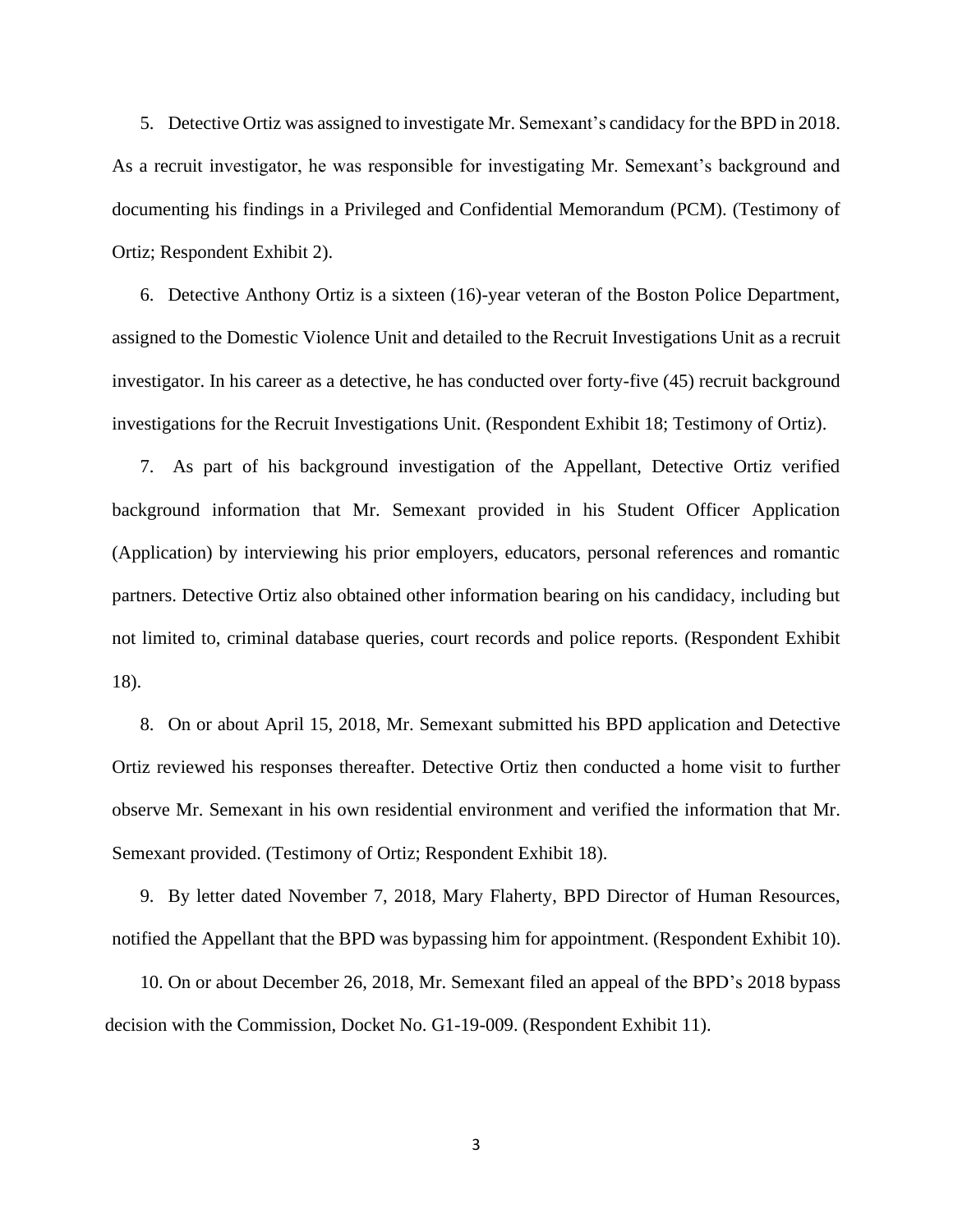11. On or about March 28, 2019, the Commission dismissed Mr. Semexant's appeal based on his voluntary withdrawal. (Respondent Exhibit 12).

12. On or about March 29, 2019, HRD, at the request of the BPD, sent Certification #06203 to the BPD. (Stipulated Fact).

13. Mr. Semexant reapplied for the position of BPD Police Officer, submitting his second application on or about June 2, 2019. (Respondent Exhibit 13).

14. Mr. Semexant was ranked tied for forty-eighth  $(48<sup>th</sup>)$  among those willing to accept employment. (Stipulated Fact).

15. Detective Melody Nash was assigned to provide an updated background investigation of Mr. Semexant's application, which she submitted on or about July 22, 2019. (Respondent Exhibit

14)

16. By letter dated November 15, 2019, Mary Flaherty, BPD Director of Human Resources,

notified Mr. Semexant that the BPD was bypassing him for appointment. The November 15, 2019

bypass letter delineated the reasons and reads in part:

"As detailed herein, the Boston Police Department has significant concern with your work performance and untruthful responses in your application to be a Boston Police Officer. The Department is concerned with discrepancies in your 2018 and 2019 applications and information from previous employers…. Police officers must report for duty when expected and prepared to work. The discipline contained in your personnel files reflect negatively on your ability to complete these job-related responsibilities and your commitment to the position and deem you unsuitable for employment as a Boston Police Officer. Truthfulness is an essential job requirement for a police officer. When an officer is found to be untruthful, it damages the officer's ability to testify in future court proceedings…. As a result, the untruthfulness identified in your application as well as the other concerns detailed herein, deems you unsuitable for employment as a Boston Police Officer….

(Respondent Exhibit 15).

17. Of the one hundred twenty-one (121) candidates selected for employment by the BPD from

Certification #06203, fourteen (14) were ranked below Mr. Semexant. (Stipulated Fact).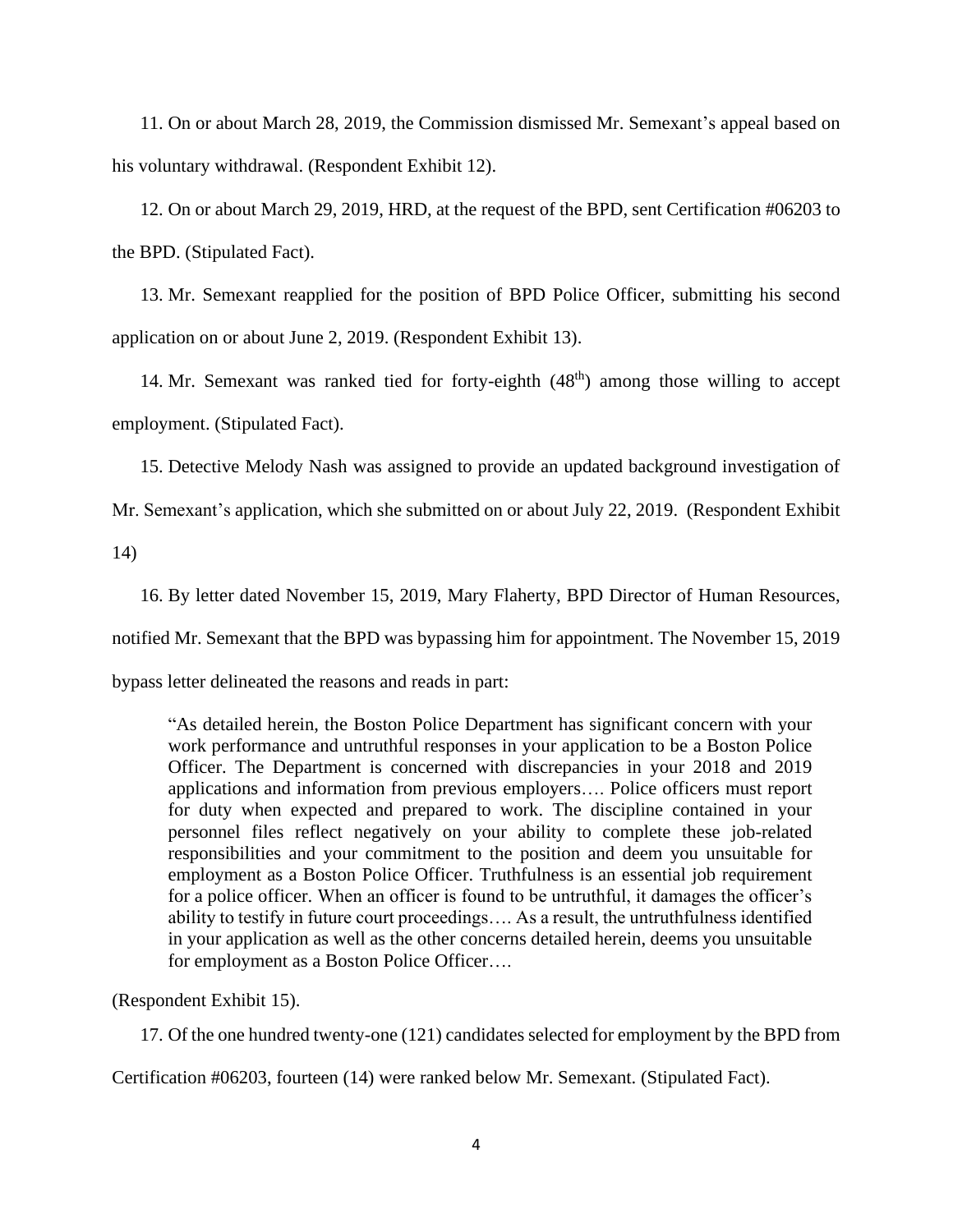18. On or about December 28, 2019, Mr. Semexant filed his current appeal of the BPD's 2019 bypass decision with the Commission. (Claim of Appeal).

## *Appellant's Prior Employment History*

19. Pursuant to the instructions on the application, every candidate is advised to "answer all questions asked of you truthfully, completely and to the best of your ability. Failure to do so may result in a 'Bypass' or non-selection from employment with the Boston Police Department." (Respondent Exhibits 1 & 13).

20. Additionally, on page 39 of the 2018 application (page 34 of the 2019 application), the Declaration of Acceptance states that a candidate is aware that willfully withholding information or making false statements will result in the rejection of the application. This Declaration of Acceptance acknowledges that all statements on the application are true and complete. (Respondent Exhibits 1 & 13).

21. In his 2018 application, Mr. Semexant answered "No" to Question 3 when asked "Have you ever received a written warning, been officially reprimanded, suspended or disciplined for any misconduct in the workplace, including but not limited to, use of accrued time and violation of a company policy or security rule?" (Testimony of Semexant; Respondent Exhibit 1).

22. Additionally, Mr. Semexant answered "No" to Question 4 in his 2018 application, which asked "Have you ever quit a job without giving proper notice?" (Testimony of Semexant; Respondent Exhibit 1).

23. Mr. Semexant worked for a security company from 2009 to January 2018. (Testimony of Ortiz; Respondent Exhibits 1, 18).

24. Mr. Semexant's personnel file was provided to Mr. Semexant by the security company at his request during the 2018 BPD application process and forwarded to Detective Ortiz. Within that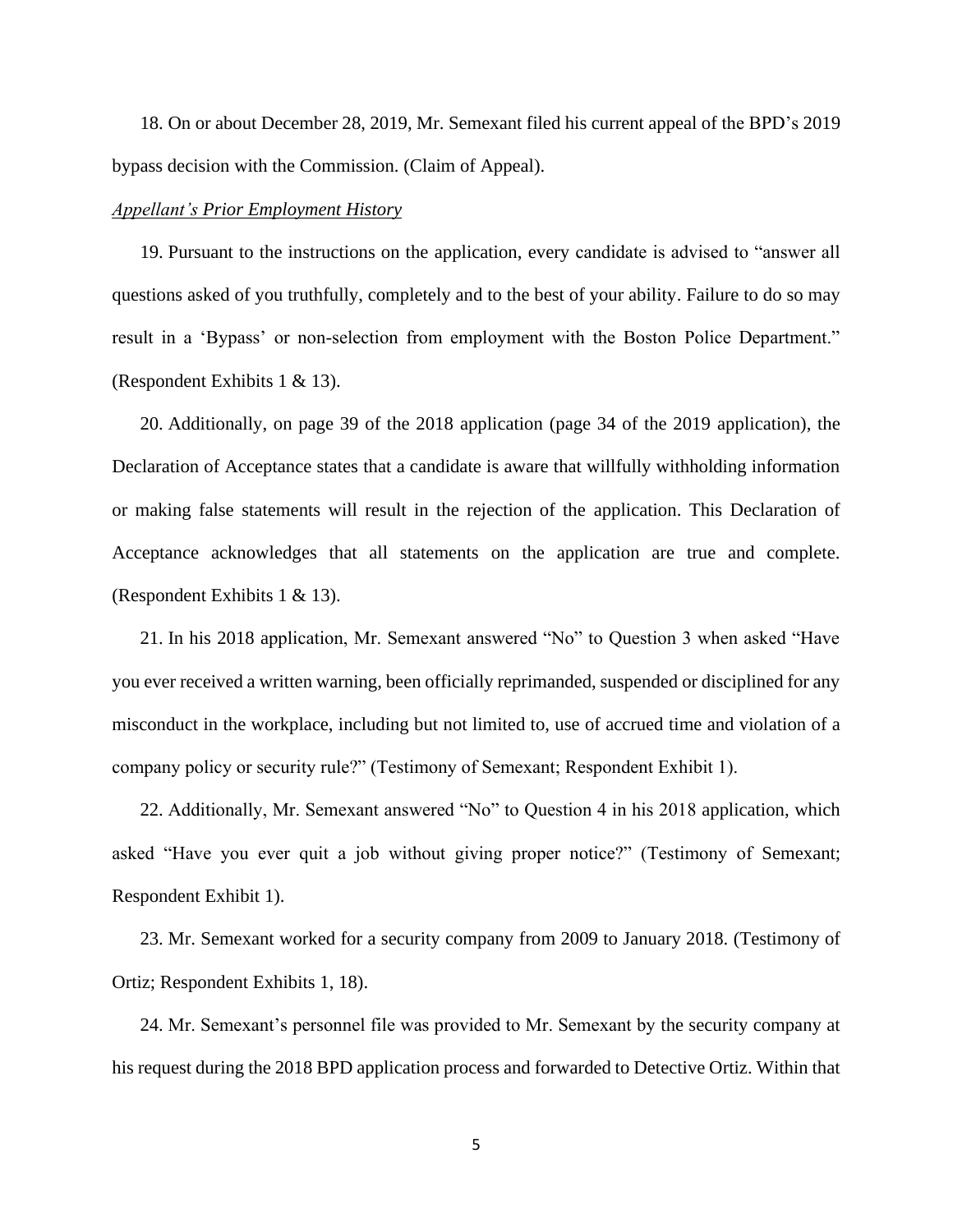file, the security company provided copies of ten (10) instances of discipline from September 2010 through September 2014 for unexcused absences, tardiness, and failure to follow procedure. (Testimony of Ortiz; Respondent Exhibits 1, 4, 5, 18, 19; Appellant's Exhibit 21). <sup>3</sup>

25. Detective Ortiz contacted the security company to inquire about his work history and performance with that company. (Testimony of Ortiz; Respondent Exhibits 1, 18).

26. Detective Ortiz learned that Mr. Semexant was not eligible for rehire because he resigned without notice and had a record of disciplinary reports and violations of the attendance policy. This was in direct contradiction to Mr. Semexant's negative responses to Questions 3 and 4 on his Application. (Testimony of Ortiz; Respondent Exhibits 1, 2, 14 &18).

27. Mr. Semexant resigned from the security company with no notice. He sent an email to his manager on January 14, 2018 stating that he was resigning effective that *same date*, January 14, 2018. (Respondent Exhibits 7, 18).

28. The security company suspected that Mr. Semexant resigned to avoid termination due to his poor work performance. Internal emails amongst management at the security company provided to the BPD reveal that the company believed that Mr. Semexant may have been alerted to the fact that he was going to be terminated, so it was the security company's belief that Mr. Semexant resigned before this could take place. (Respondent Exhibit 1).

29. Mr. Semexant knew that the security company believed that he was repeatedly not following company procedure by clocking in late and failing to clock out at the end of his shift, possibly leaving early, just prior to his resignation. (Testimony of Semexant)

30. Additionally, the security company completed a form that the BPD provided, entitled the Human Resource Data Form (Form), which was part of the 2018 BPD application. A human

 $3$  Mr. Semexant signed for six (6) of the disciplinary reports signifying that he had received, at a minimum, those six. (*Exhs 20 &. 21; Testimony of Appellant)*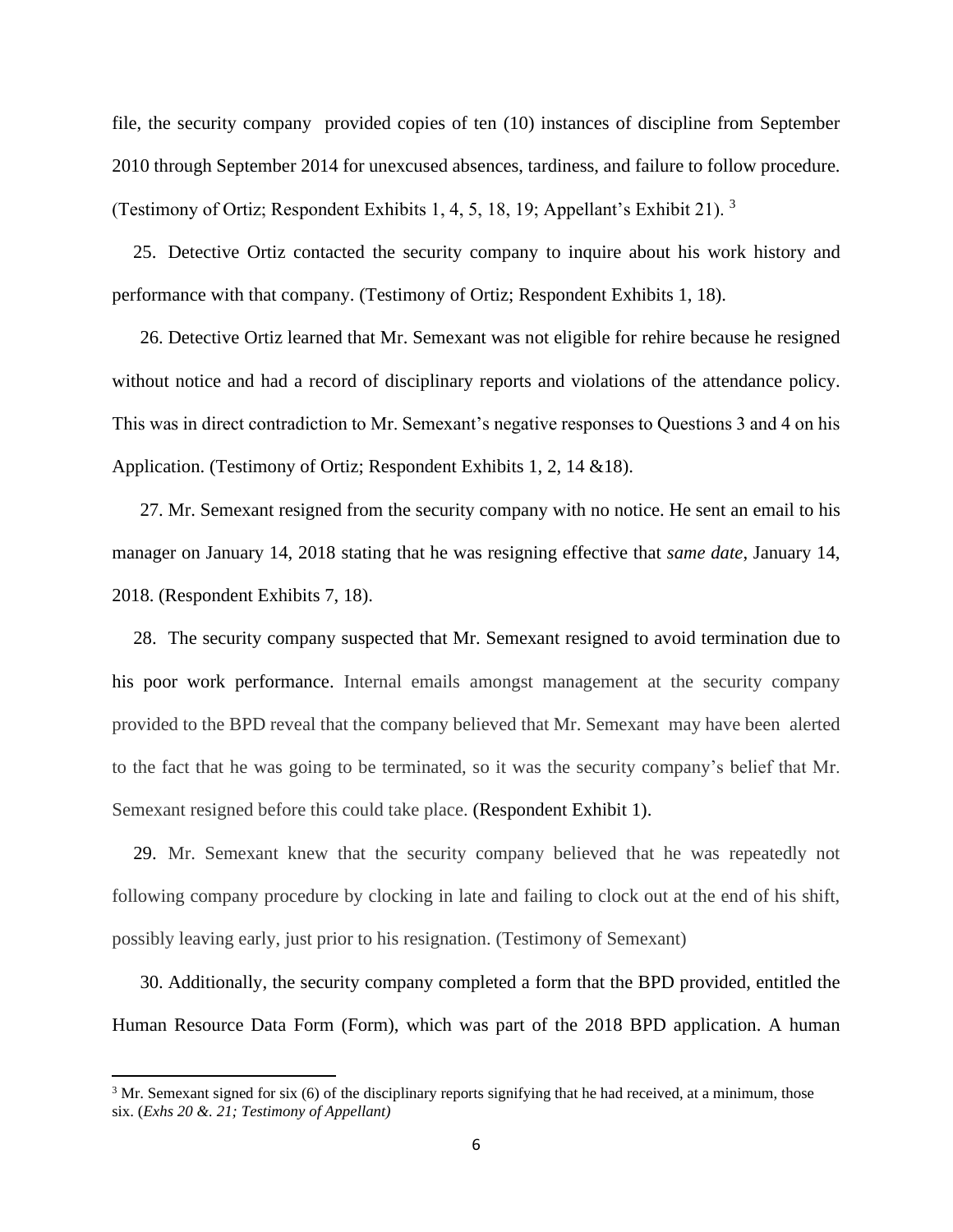resources employee at the security company filled out the form and wrote that: "we were having problems with [the Appellant] at the site and his attendance is bad." She attached a letter to the form, dated April 13, 2018, which stated that during Mr. Semexant's employment from February 1, 2010 to January 14, 2018, he quit with no notice and was out sick 17 times, was late to work 118 times, had 6 unexcused absences, and 1 no call/no show. (Respondent Exhibit 8, 18).

31. Detective Ortiz sent a follow-up email to the human resources employee on September 4, 2018 to get more information as to what her statement, that "we were having problems with [the Appellant] at the site and his attendance is bad," meant. In her response-email dated September 4, 2018, she explained to the detective that the company was having problems with Mr. Semexant's "attendance in that he would show up late and was leaving early without clocking out or telling anyone." (Respondent Exhibit 1; Respondent Exhibit 18; Testimony of Ortiz).

32. On September 7, 2018, Detective Ortiz contacted Mr. Semexant via telephone to discuss the conflict between Mr. Semexant's answers to Application Questions 3 and 4 and the information provided by the security company about the discipline he received and that he resigned without proper notice. During that phone conversation, Mr. Semexant admitted that he received *several warnings* for his attendance issues within the years he worked there because his schedule with the MBTA conflicted with this job. He told Detective Ortiz that he sent an email *two (2) weeks prior*  to resigning from the security company. Detective Ortiz requested that Mr. Semexant submit an explanation in writing relative to his discipline and notice of resignation at that job. (Testimony of Ortiz; Respondent Exhibits 2, 18).

33. On September 7, 2018, Mr. Semexant sent Detective Ortiz an email which conflicted with the telephone conversation they had that same day. In the email, Mr. Semexant said that, in his long career with the security company, he received a *single warning* due to being tardy. He did not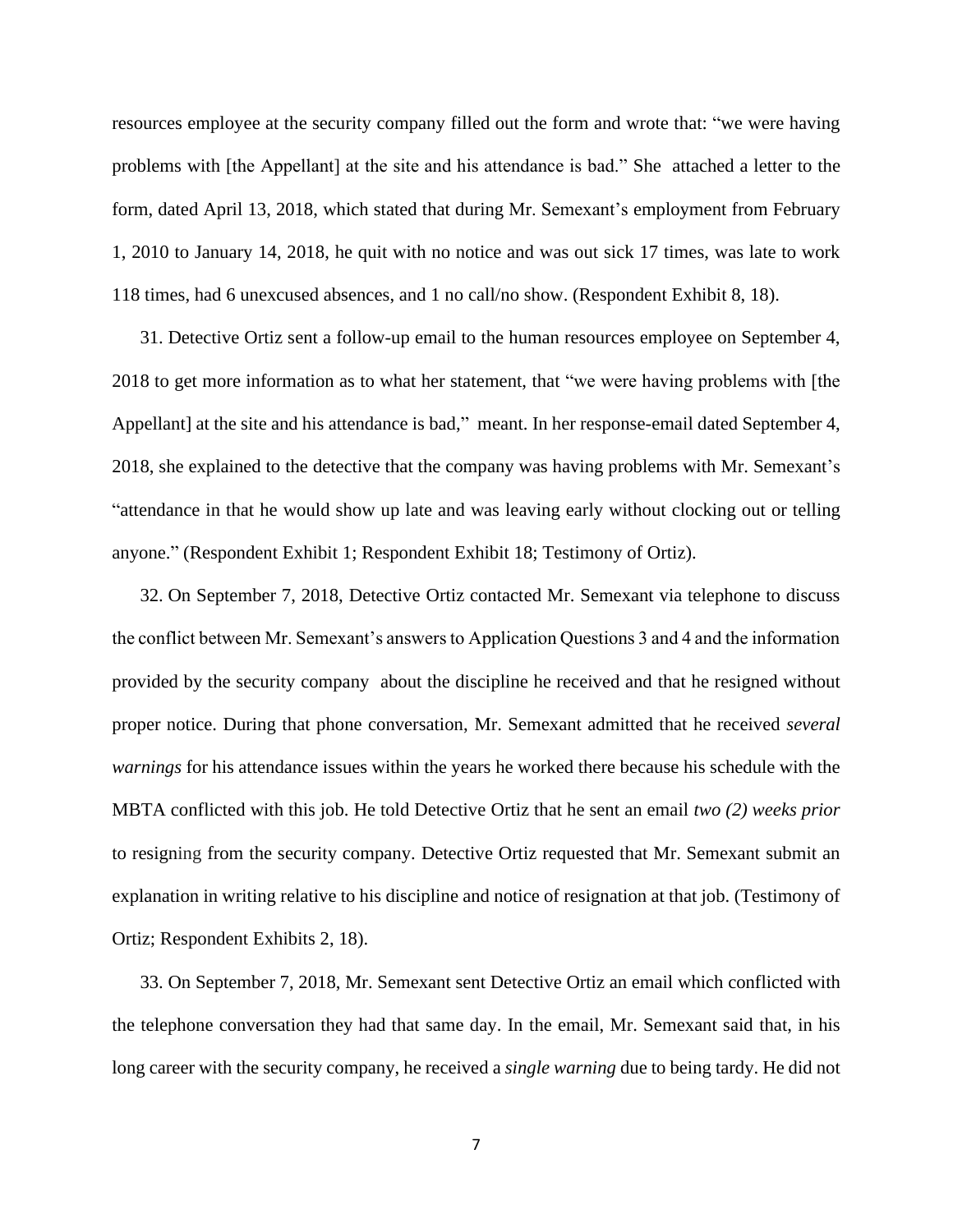remember the date, but he believed that it happened in 2014-2015 when his mother was terminally ill. He provided her end-of-life care. He ended the explanation with "JS 8-15-18". This document was added to his April 2018 application in August 2018. (Testimony of Ortiz; Respondent Exhibits 9, 18).

34. At the Commission hearing, Mr. Semexant offered a new excuse for not mentioning his disciplinary record, claiming that he had only remembered "one or two" and did not inquire because "everything would be erased" in 30-60 days and it would "disappear." (Testimony of Semexant).

35. Mr. Semexant is currently employed by the Massachusetts Bay Transportation Agency (MBTA), where he began working in 2014. In conflict with Mr. Semexant's negative answer to Question 3 in his application regarding prior discipline, Detective Ortiz discovered that Mr. Semexant received written counselling on August 24, 2017 from the MBTA for 2-5 continuous unexcused absences in a 3-month period. An MBTA supervisor explained that the attendance program only allowed him to view the previous two years of his records. Mr. Semexant had twelve (12) protected and six (6) unexcused sick days off in a sixty (60) day period. There had been no attendance issues since the warning. (Testimony of Ortiz; Respondent Exhibits 1, 3, 18).

36. Mr. Semexant did not disclose his attendance issues at the MBTA on his April 2018 application. (Respondent Exhibit 1).

#### *2018 Decision to Bypass Appellant*

37. On or about September 20, 2018, a roundtable panel at the BPD convened to review Mr. Semexant's 2018 application and discussed his suitability for employment. The members of the roundtable panel included the Deputy Superintendent of the Internal Affairs Division, the Commander of the Recruit Investigations Unit, the Director of Human Resources, and an attorney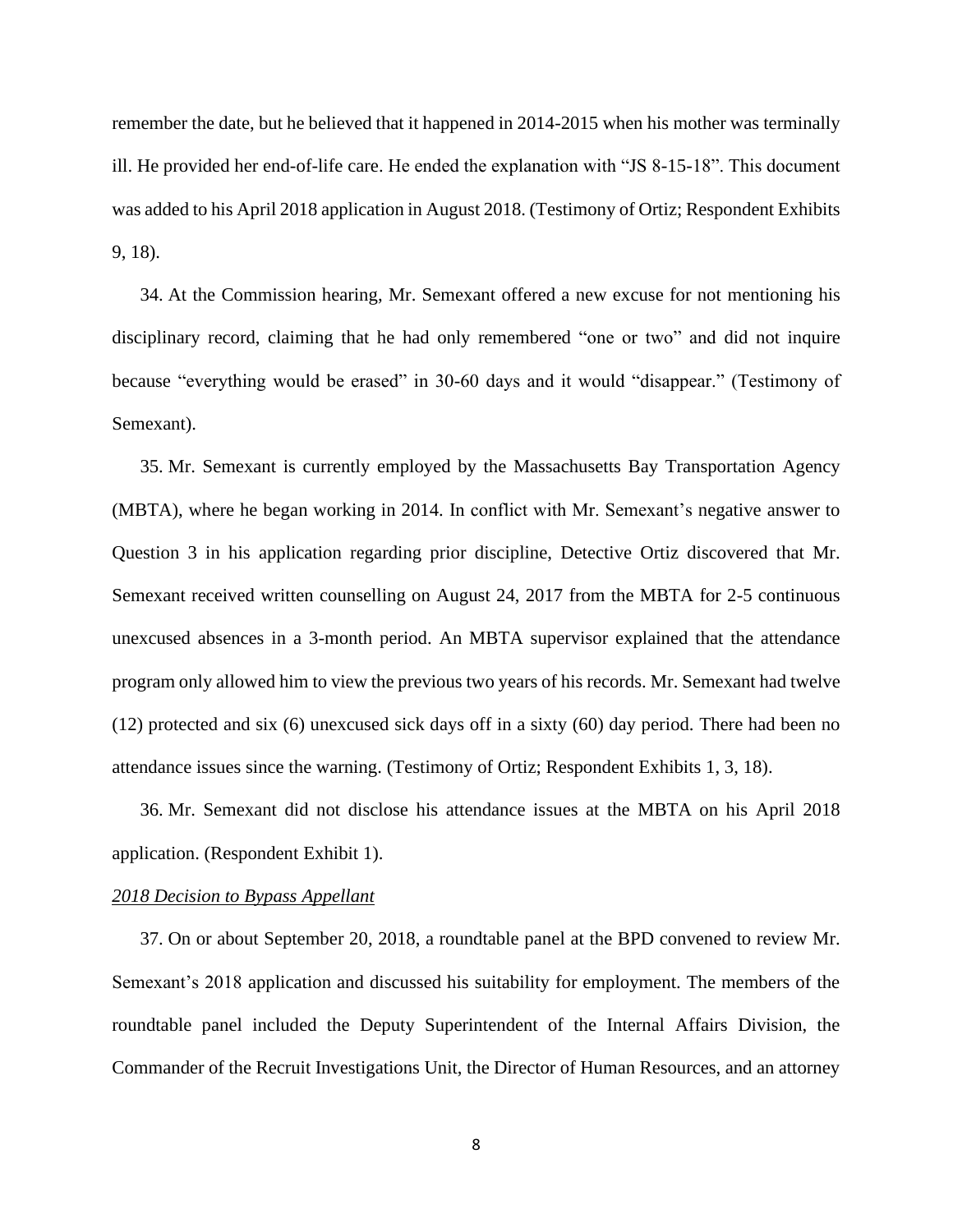from the Legal Advisor's Office ("Round Table"). (Testimony of Flaherty; Respondent Exhibit 19).

38. Detective Ortiz undertook the background investigation of Mr. Semexant and authored the Privileged and Confidential Memorandum (PCM) dated September 19, 2018 outlining the results of the investigation. He presented the details to the Round Table. Detective Ortiz did not give any input as to his opinion about the Appellant's suitability for the position. He only presented the findings of his investigation. (Testimony of Ortiz; Testimony of Flaherty; Respondent Exhibit 2).

39. Members of the Roundtable at the BPD considered the fact that Mr. Semexant's personnel file from the security company contained ten (10) instances of discipline from 2010 to 2014 for unexcused absences, tardiness, and failure to follow procedures. Further, the BPD also considered that Mr. Semexant had failed to give proper notice when he resigned from that job, resigning on the same day that he gave his notice. Members of the Roundtable also considered that the Appellant had received written counselling from the MBTA in August 2017 for 2-5 continuous absences in a three-month period. (Testimony of Flaherty; Respondent Exhibits 2, 3, 4, 10, 18, 19).

40. Members of the Roundtable considered the fact that Mr. Semexant, in contradiction with the personnel files received by the BPD investigator, as well as conversations with former employers, denied that he ever received discipline from his employer or that he had failed to properly resign from a prior job. Members of the Roundtable believed that Mr. Semexant had been untruthful in his responses to both Questions 3 and 4 in his application. (Testimony of Mary Flaherty; Respondent Exhibits 1, 7, 8, 19).

41. Members of the Roundtable concluded that Mr. Semexant was not suitable to perform the essential job functions of a police officer based on his untruthfulness. (Testimony of Flaherty; Respondent Exhibit 19).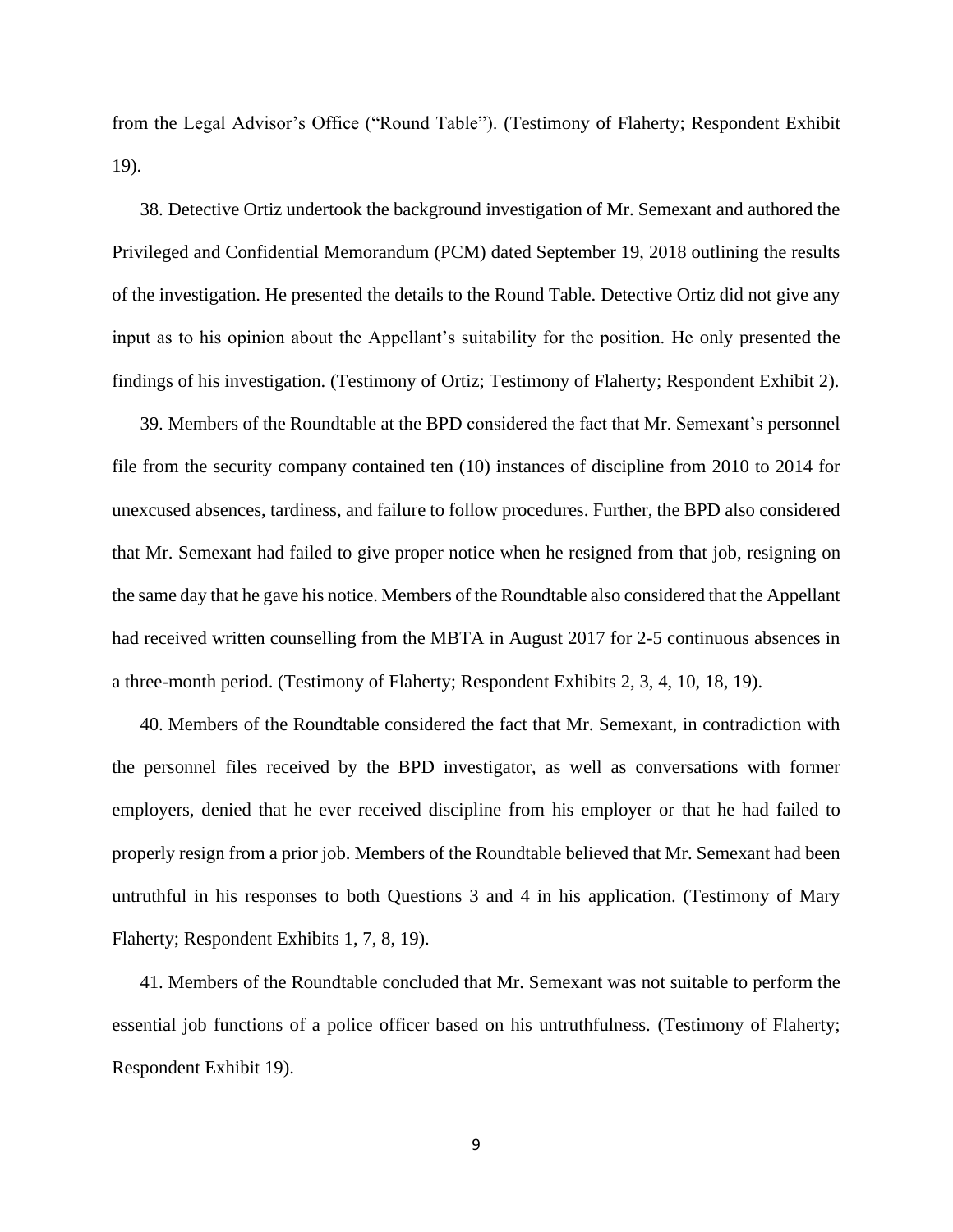42. Additionally, members of the Roundtable were concerned with Mr. Semexant's work history based on the ten (10) disciplinary reports in the security company y personnel file, his attendance records at the security company and the written counselling from the MBTA. (Testimony of Flaherty; Respondent Exhibits 10, 19).

43. Members of the Roundtable considered whether the prior employment history was stale, where the last written discipline occurred in September 2014 at the security company and September 2017 at the MBTA. Ultimately, members of the Roundtable determined that, because the extensive history of written discipline and the attendance violations for tardiness spanned his entire employment at the security company, Mr. Semexant's work performance was relevant and of great concern. (Respondent Exhibits 3, 4, 19).

44. Based on his untruthfulness and his poor work history, Mr. Semexant was bypassed for appointment as a Boston Police Officer and was notified via correspondence dated November 7, 2018. (Testimony of Flaherty; Respondent Exhibits 10, 19).

45. Prior to any evidentiary hearing, Mr. Semexant withdrew this appeal. (Respondent Exhibit 12)

## *2019 Decision to Bypass Appellant*

46. On August 6, 2019, Detective Melody Nash presented Mr. Semexant's background investigation to the Round Table. Detective Nash's findings indicated no new issues regarding Mr. Semexant, noting, in particular, that he had not had any further attendance issues at the MBTA since 2017. (Respondent Exhibits 14, 19; Testimony of Flaherty).

47. Detective Nash also reported to members of the Roundtable that Mr. Semexant changed his answers to Questions 3 and 4 in his 2019 application from "No" (in 2018) to "Yes", and listed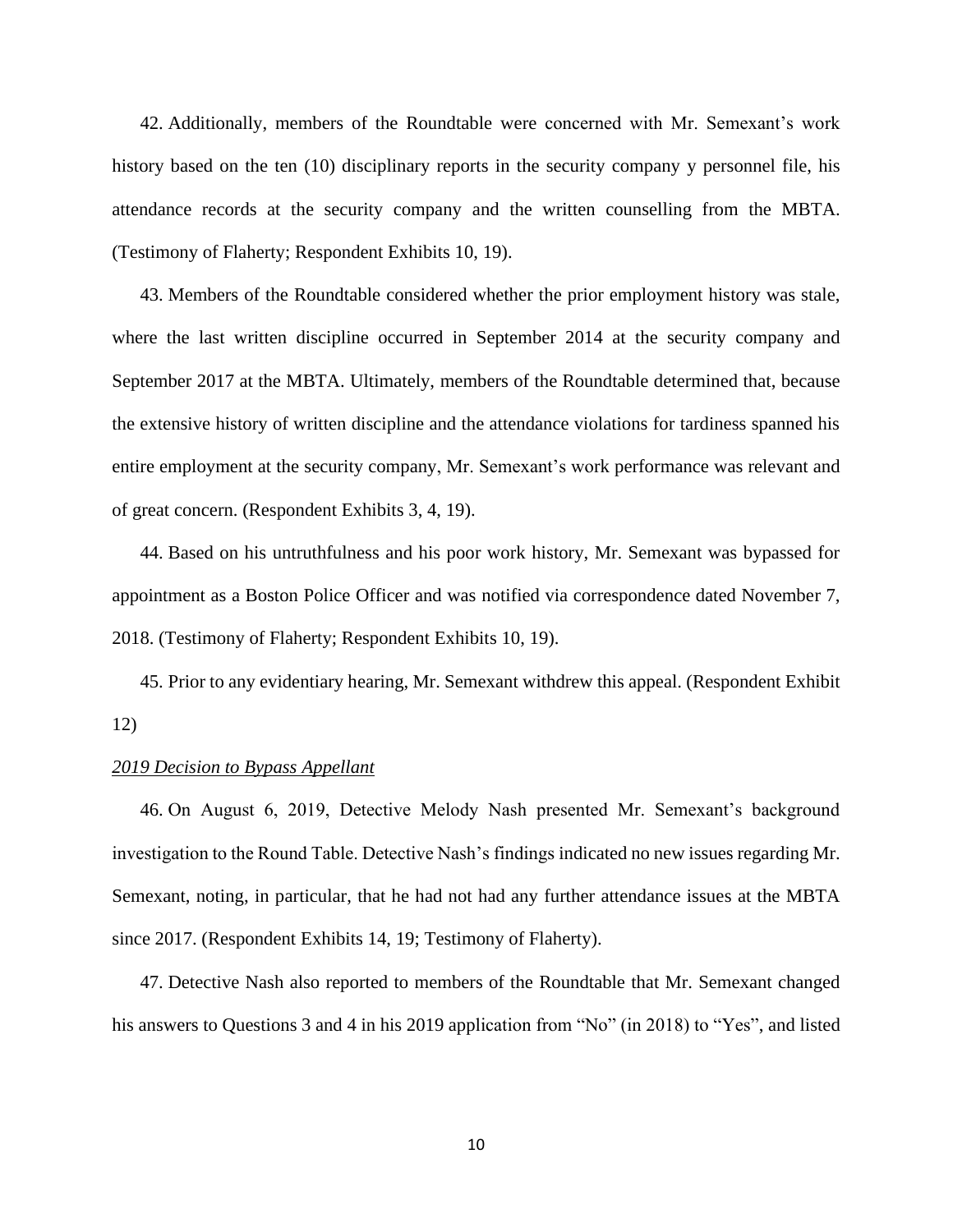the ten (10) disciplinary instances at the security company and the written counselling at the MBTA. (Testimony of Flaherty; Respondent Exhibits 1, 13, 14, 19).

48. It was also noted that Mr. Semexant's explanation for his answer to Question 4 in the 2019 application stated that he "resigned from [the security company] without giving proper two-week notice." (Respondent Exhibit 13).

49. Members of the Roundtable acknowledged the positive aspect of Mr. Semexant answering these two questions accurately and truthfully. However, the BPD remained concerned about Mr. Semexant's untruthfulness in his 2018 application just one year prior, his untruthfulness with Detective Ortiz in 2018, as well as the underlying facts disclosed about his prior poor work performance and attendance history. (Testimony of Flaherty; Respondent Exhibit 19).

50. Members of the Roundtable determined that Mr. Semexant was unsuitable to perform the essential functions of a Boston Police Officer based on his untruthfulness and poor work performance. (Testimony of Flaherty; Respondent Exhibit 19).

51. On November 17, 2019, the BPD notified Mr. Semexant that he had been bypassed for providing untruthful statements in connection with his 2018 application and his poor work performance. (Testimony of Flaherty; Respondent Exhibit 15).

#### **APPLICABLE CIVIL SERVICE LAW**

 The core mission of Massachusetts civil service law is to enforce "basic merit principles" for "recruiting, selecting and advancing of employees on the basis of their relative ability, knowledge and skills" and "assuring that all employees are protected against coercion for political purposes, and are protected from arbitrary and capricious actions." G.L.c.31,  $\S1$ . See, e.g., Massachusetts Ass'n of Minority Law Enforcement Officers v. Abban, 434 Mass. 256, 259 (2001); MacHenry v. Civil Serv. Comm'n, 40 Mass. App. Ct. 632, 635 (1995), rev.den.,423 Mass.1106 (1996)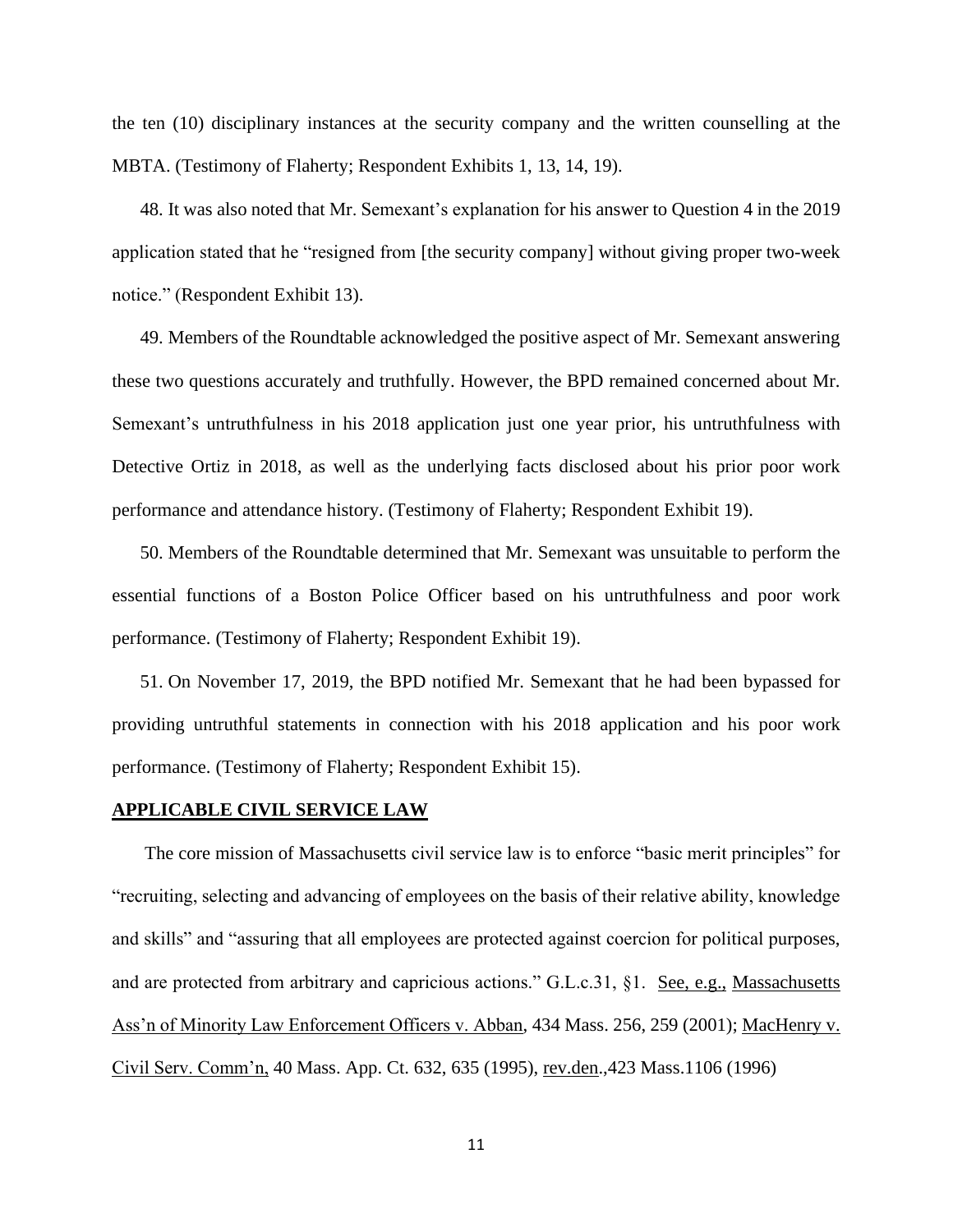Original and promotional appointments of civil service employees are made from a list of candidates, called a "certification", whose names are drawn in the order in which they appear on the applicable civil service "eligible list", using what is called the  $2n+1$  formula. G.L.c. 31, §§6 through 11, 16 through 27; Personnel Administration Rules, PAR.09. An appointing authority must provide specific, written reasons – positive or negative, or both -- consistent with basic merit principles – for bypassing a higher ranked candidate in favor of a lower ranked one. G.L.c.31, §27; PAR.08(4)

A person may appeal a bypass decision under G.L.c.31, §2(b) for de novo review by the Commission. The Commission's role is to determine whether the appointing authority has shown, by a preponderance of the evidence, that it has "reasonable justification" for the bypass after an "impartial and reasonably thorough review" of the relevant background and qualifications bearing on the candidate's present fitness to perform the duties of the position. Boston Police Dep't v. Civil Service Comm'n, 483 Mass. 461, 474-78 (2019); Police Dep't of Boston v. Kavaleski, 463 Mass. 680, 688-89 (2012); Beverly v. Civil Service Comm'n, 78 Mass.App.Ct. 182, 187 (2010); Leominster v. Stratton, 58 Mass.App.Ct. 726, 727-28 (2003).

"Reasonable justification . . . means 'done upon adequate reasons sufficiently supported by credible evidence, when weighed by an unprejudiced mind, guided by common sense and by correct rules of law"". Brackett v. Civil Service Comm'n, 447 Mass. 233, 243 (2006); Commissioners of Civil Service v. Municipal Ct., 359 Mass. 211, 214 (1971) and cases cited. See also Mayor of Revere v. Civil Service Comm'n, 31 Mass.App.Ct. 315, 321 (1991) (bypass reasons "more probably than not sound and sufficient")

The governing statute, G.L. c. 31, gives the Commission's de novo review "broad scope to evaluate the legal basis of the appointing authority's action" and it is not necessary that the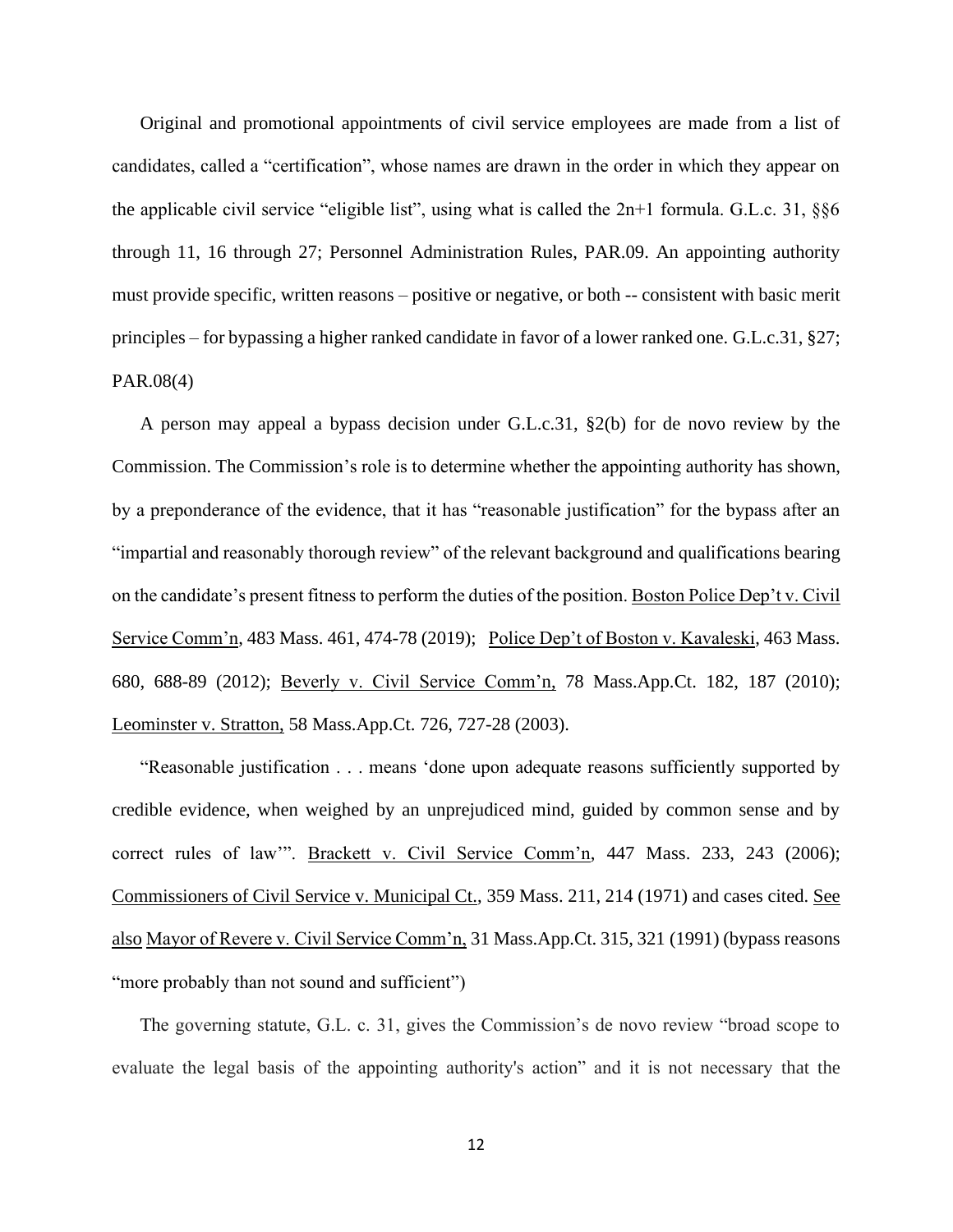Commission find that the appointing authority acted "arbitrarily and capriciously." City of Cambridge v. Civil Service Comm'n, 43 Mass.App.Ct. 300, 303-305, rev.den., 428 Mass. 1102 (1997) The commission ". . . cannot substitute its judgment about a *valid* exercise of *discretion based on merit or policy considerations* by an appointing authority" but, when there are *"overtones of political control or objectives unrelated to merit standards or neutrally applied public policy*, then the occasion is appropriate for intervention by the commission.". Id. (*emphasis added*) See also Town of Brookline v. Alston, 487 Mass. 278 (2021) (analyzing broad scope of the Commission's jurisdiction to enforce basic merit principles under civil service law).

 Law enforcement officers are vested with considerable power and discretion and must be held to a high standard of conduct:

"Police officers are not drafted into public service; rather they compete for their positions. In accepting employment by the public, they implicitly agree that they will not engage in conduct which calls into question their ability and fitness to perform their official responsibilities."

Police Comm'r v. Civil Service Comm'n, 22 Mass.App.Ct. 364, 371, 494 N.E.2d 27, 32 rev.den. 398 Mass. 1103, 497 N.E.2d 1096 (1986).

The duty imposed upon a police officer to be truthful is one of the most serious obligations he or she assumes. "[P]olice work frequently calls upon officers to speak the truth when doing so might put into question a search or might embarrass a fellow officer." Falmouth v. Civil Service Comm'n., 61Mass. App. Ct. 796, 801 (2004) citing City of Cambridge v. Civil Service Comm'n, 43 Mass. App. Ct. 300, 303-305, rev.den., 428 Mass. 1102 (1997) ("The city was hardly espousing a position devoid of reason when it held that a demonstrated willingness to fudge the truth in exigent circumstances was a doubtful characteristic for a police officer…. It requires no strength of character to speak the truth when it does not hurt.") See, e.g., Desmond v. Town of West Bridgewater, 27 MCSR 645 (2014); Ung v. Lowell Police Dep't, 24 MCRS 567 (2011); Gallo v.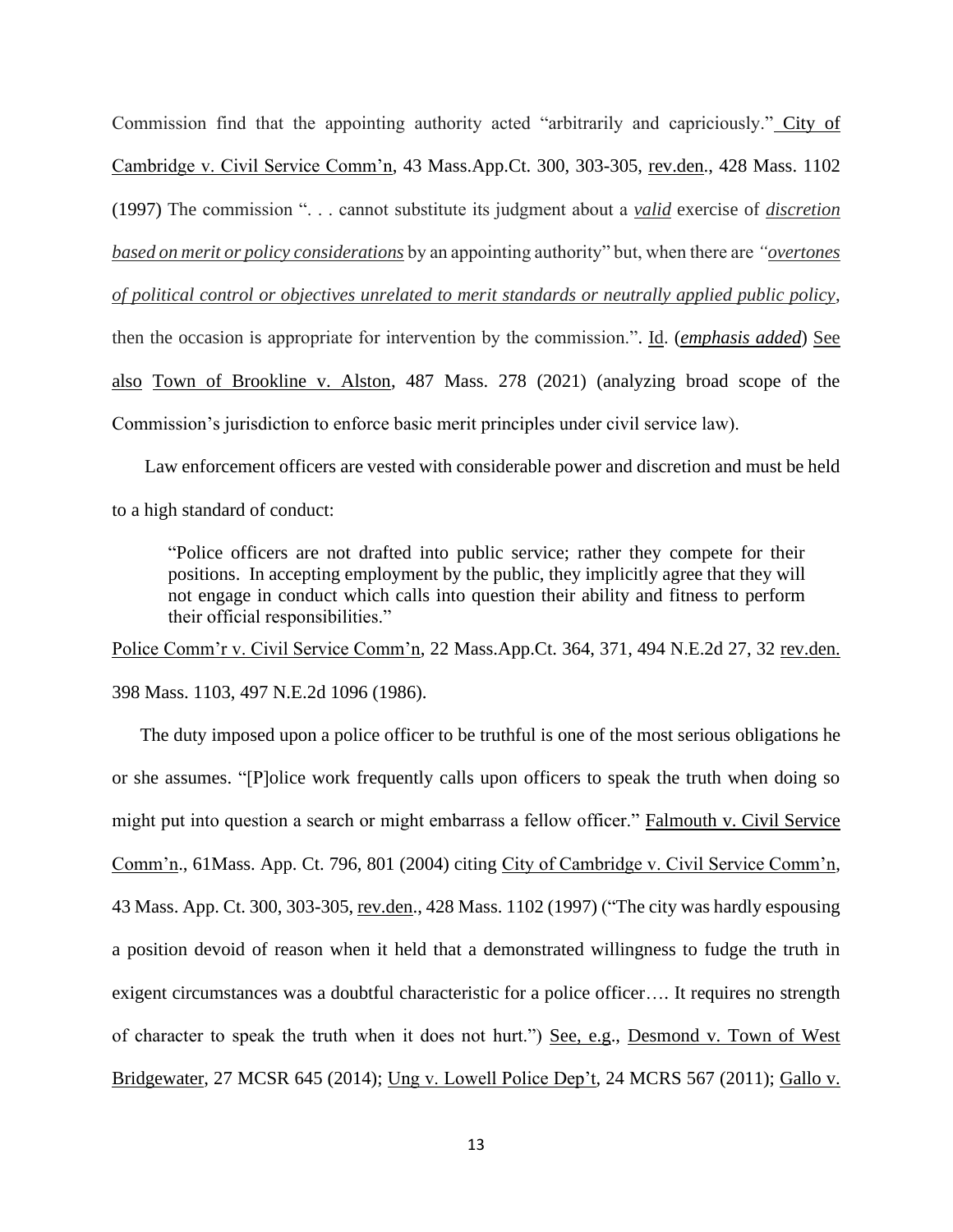City of Lynn, 23 MCSR 348 (2010). See also Minoie v. Town of Braintree, 27 MCSR 216 (2014); Everton v. Town of Falmouth, 26 MCSR 488 (2013) and cases cited, aff'd, SUCV13-4382 (2014); Gonsalves v. Town of Falmouth and cases cited, 25 MCSR 231 (2012), aff'd, SUCV12-2655 (2014); Keating v. Town of Marblehead, 24 MCSR 334 (2011) and cases cited.

Providing incorrect or incomplete information on an employment application does not always equate to untruthfulness. "[L]abeling a candidate as untruthful can be an inherently subjective determination that should be made only after a thorough, serious and [informed] review that is mindful of the potentially career-ending consequences that such a conclusion has on candidates seeking a career in public safety." Kerr v. Boston Police Dep't, 31 MCSR 35 (2018), citing Morley v. Boston Police Department, 29 MCSR 456 (2016) Moreover, a bypass letter is available for public inspection upon request, so the consequences to an applicant of charging him or her with untruthfulness can extend beyond the application process initially involved. See G.L.c. 31,§ 27,¶2.

 Thus, the corollary to the serious consequences that flow from a finding that a law enforcement officer or applicant has violated the duty of truthfulness requires that any such charges must be carefully scrutinized so that the officer or applicant is not unreasonably disparaged for honest mistakes or good faith mutual misunderstandings. See, e.g., Boyd v. City of New Bedford, 29 MCSR 471 (2016) (honest mistakes in answering ambiguous questions on NBPD Personal History Questionnaire); Morley v. Boston Police Dep't, CSC No. G1-16-096, 29 MCSR 456 (2016) (candidate unlawfully bypassed on misunderstanding appellant's responses about his "combat" experience); Lucas v. Boston Police Dep't, 25 MCSR 420 (2012) (mistake about appellant's characterization of past medical history).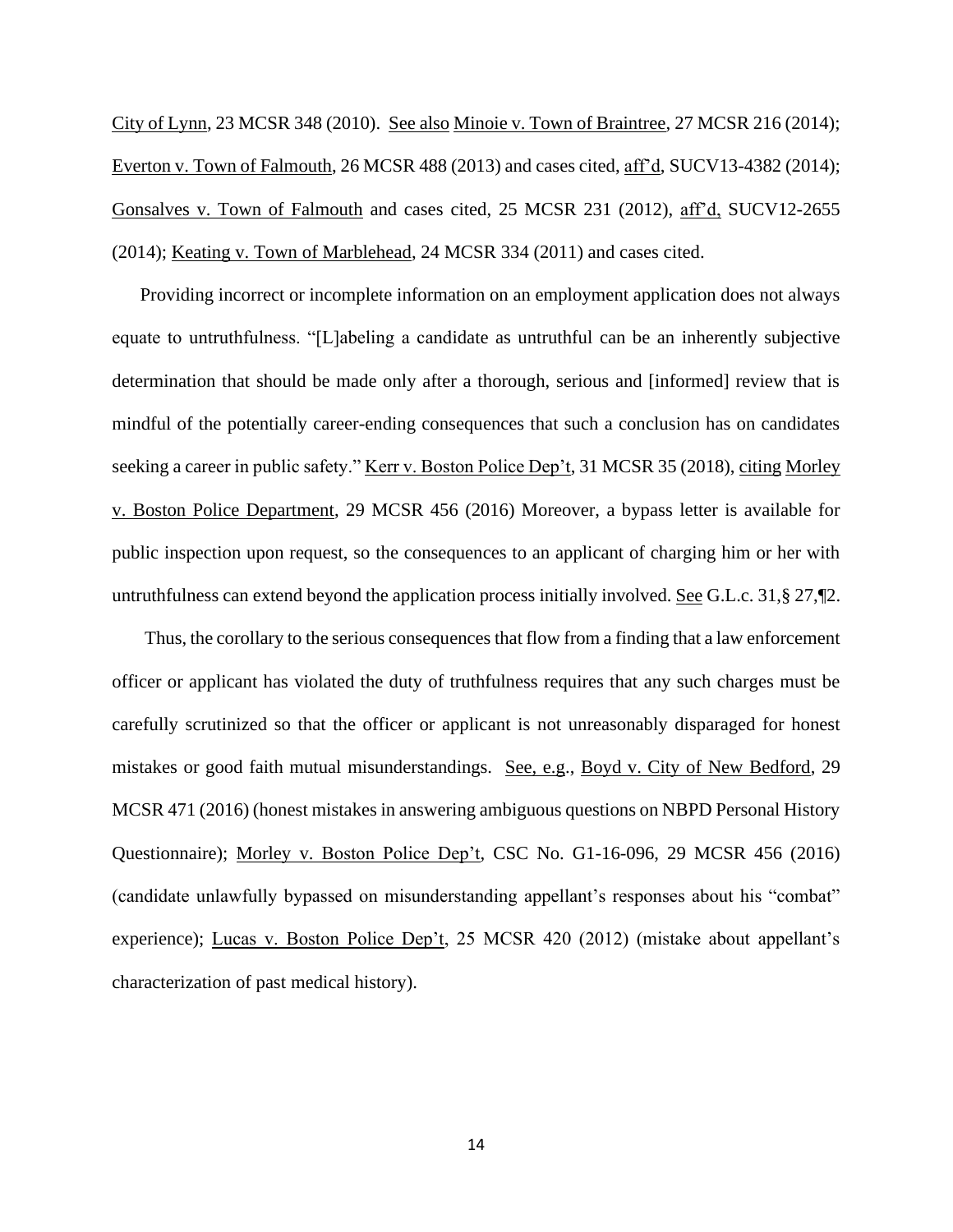#### **ANALYSIS**

The BPD established reasonable justification to bypass Mr. Semexant for appointment as a BPD police officer based on the preponderance of the evidence presented relative to his poor employment history that includes performance issues, a history of absenteeism, tardiness and failure to give proper notice of resignation, together with his lack of candor in providing information about his employment record.

First, the facts about Mr. Semexant's employment history are now largely undisputed. He had a history of tardiness with two employers. He resigned from the security company in 2018 without notice after learning that his termination was imminent. He is not eligible for rehire there. While his record of employment at the MBTA was only available for the two years prior to his 2018 BPD application, he had multiple unexcused absences during that period, including a written counselling in August 2017. Thus, this record contains undisputed evidence of sufficiently recent, problematic behavior that, alone, supports the BPD's conclusion that Mr. Semexant was not a suitable candidate for appointment as a BPD police officer in 2018 and remained unsuitable in 2019 for the same reasons.

Second, the BPD's reliance on Mr. Semexant's "untruthfulness" is a closer call. I credit Mr. Semexant (as did the BPD) for correcting his untruthful answers given in 2018 when he completed the 2019 application. If Mr. Semexant's original responses in 2018 were simply "honest mistakes", it would be unfair to penalize him for correcting those mistakes in a subsequent application. Here, however, there are too many errors, many of which related to very recent incidents or discipline of which he admitted he was aware, to conclude that they all were just "honest mistakes". Moreover, Mr. Semexant, in his testimony at the Commission hearing, demonstrated to me that he still has a tendency to "fudge the truth" about his employment history.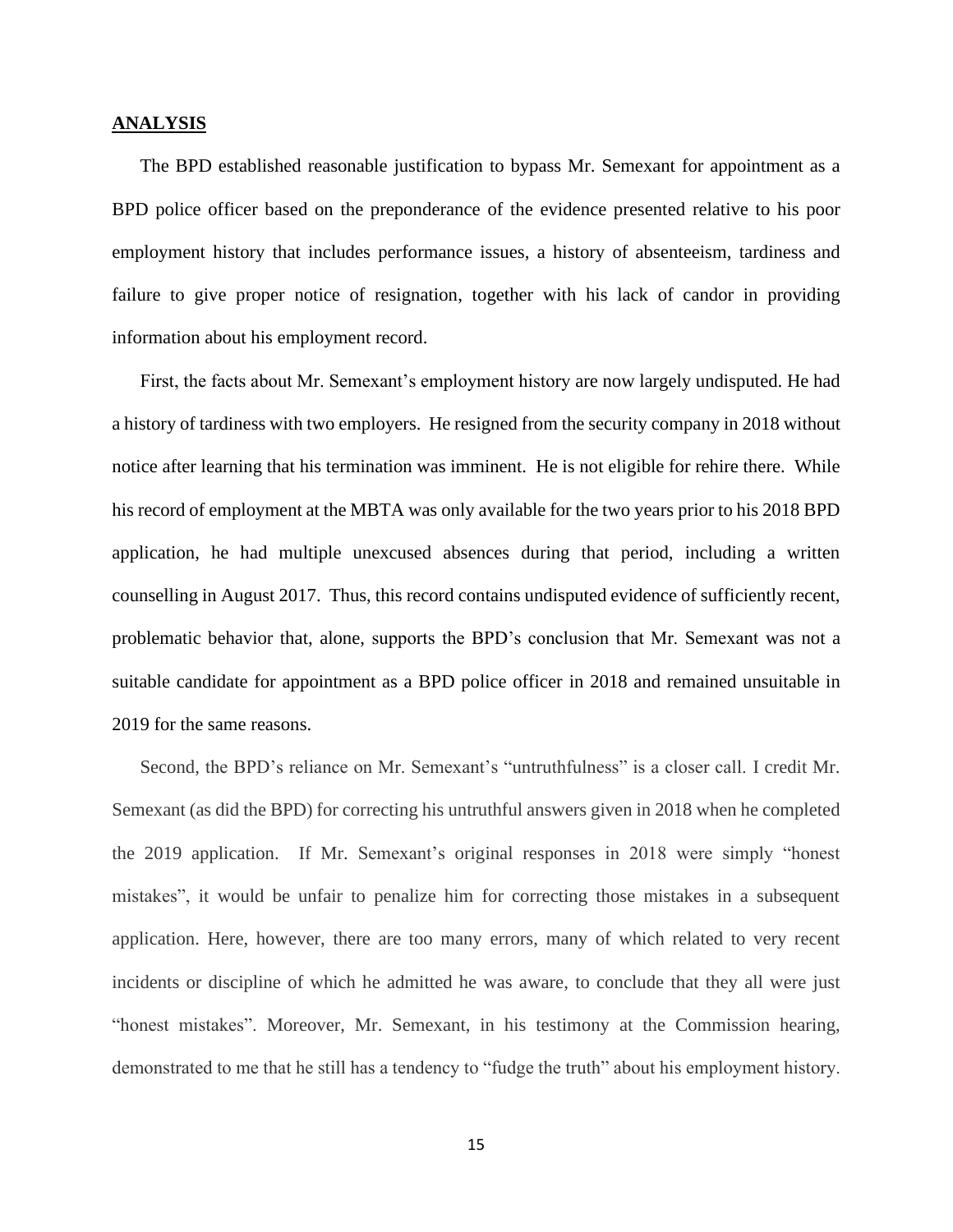For example, he continued to revise his explanations about the attendance issues at the security company and at the MBTA during the Commission hearing.

Specifically, both the 2018 and 2019 BPD applications contain a section on employee discipline and ask, "Have you ever received a written warning, been officially reprimanded, suspended or disciplined for any misconduct in the workplace, including but not limited to, use of accrued time and violation of company policy or security rule?" Mr. Semexant answered "No" in 2018 and "Yes" in 2019. Mr. Semexant, however, continued to downplay the level of discipline, telling Detective Ortiz that he had "several" warnings from the security company, then emailing him that it had been only one warning. At the Commission hearing, Mr. Semexant testified that he did recall getting disciplined at the security company but he gave another explanation for not mentioning that discipline in his 2018 application, namely, he thought the discipline was supposed to be removed from his records after 30-60 days.

The security company personnel file, which Mr. Semexant had provided to the BPD, contains ten (10) instances of disciplinary reports from September 2010 through September 14, 2014 for unexcused absences, tardiness, and failure to follow procedure. Six of the disciplines contained his signature acknowledging receipt. I also credit Detective Ortiz testimony that Mr. Semexant never mentioned his discipline at the MBTA during the 2018 application process although the MBTA records reveal that he had received written counseling for multiple unexcused absences in three months just one year prior in 2017.<sup>4</sup>

<sup>&</sup>lt;sup>4</sup> At the Commission hearing, Mr. Semexant initially said that he did not initially mention the discipline at the MBTA because he believed it was covered by approved FMLA (Family Medical Leave). On cross-examination, Mr. Semexant was reminded that the discipline by the MBTA was in 2017, not 2014, and Mr. Semexant changed his response. He said his supplemental response to Question 6 concerned his answers about Northeast Security and that his MBTA absences were time he took off to help his father who was still dealing with him mother's death but that he thought he still was covered under FMLA. (Testimony of Semexant; Respondent Exhibits 1 & 5)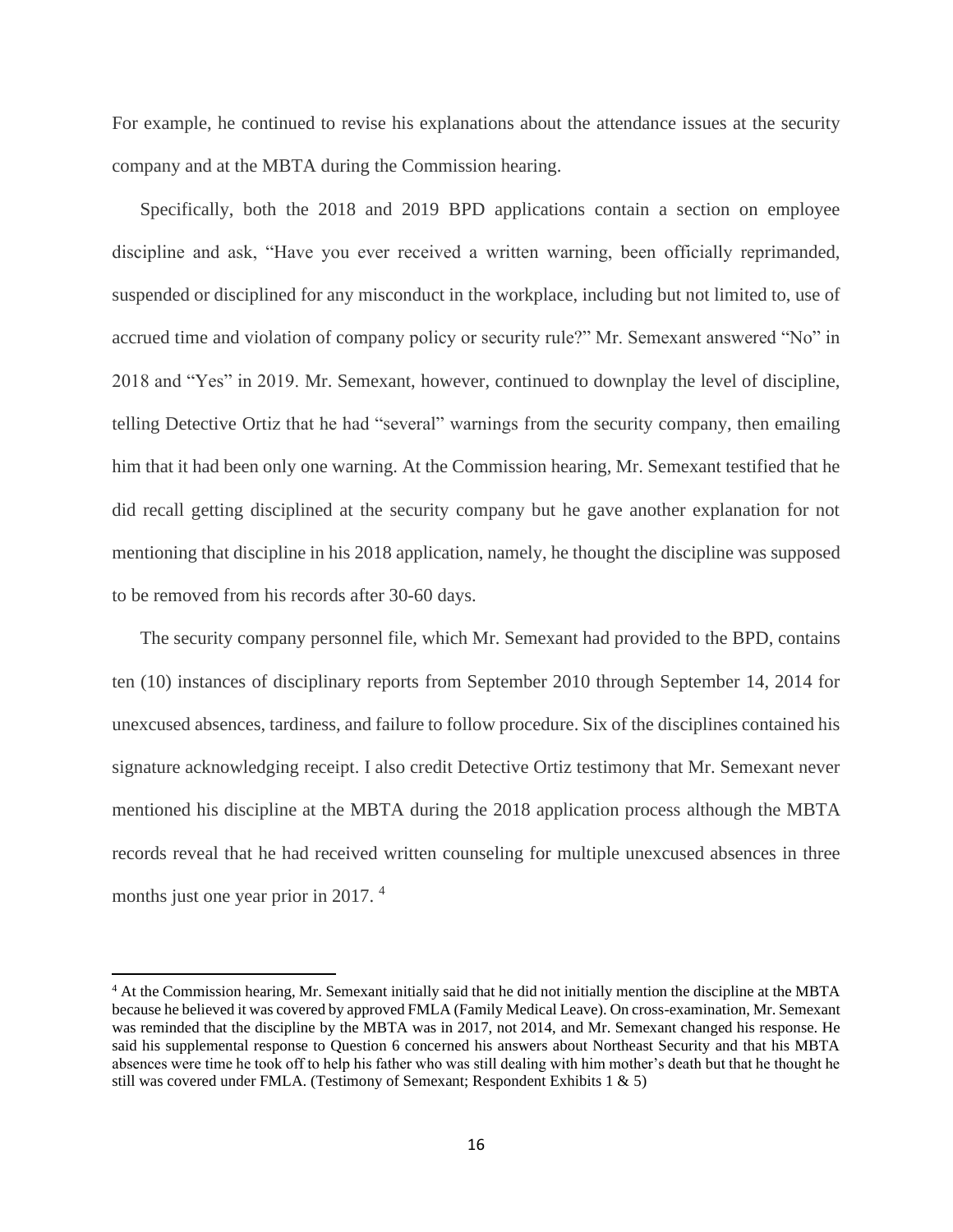Mr. Semexant's response to Question 4 is even more troubling. The question expressly asked, "Have you ever quit a job without giving proper notice?" Mr. Semexant responded "No" in 2018 and "Yes" on his 2019 Application. The undisputed fact is that, on January 14, 2018, Mr. Semexant notified the security company that he would be resigning from him position effective that *very same day*, January 14, 2018. During his telephone conversation with Detective Ortiz after he submitted his 2018 application, Mr. Semexant was asked about his resignation from [security company], specifically his "No" response to Question 4. In that phone conversation, Mr. Semexant failed to tell the truth to Detective Ortiz about his resignation, stating falsely that he gave two (2) weeks' notice to the security company via email, proved false by the actual email, sent less than a year earlier..

In sum, at the time of his 2018 and 2019 applications, the preponderance of the (largely undisputed) evidence of Mr. Semexant's poor employment history, with issues that related back barely a year or two, and his recent lack of candor about that history, proved that Mr. Semexant presented an unreasonable risk for appointment as a BPD police officer at that time. Mr. Semexant impressed me as sincerely passionate about his desire to become a BPD police officer. He must demonstrate, if he can, by his future employment record and improved candor, however, that he has overcome the problems that justified this bypass before the BPD can be expected to give him a fresh look.

## **CONCLUSION**

For all of the above stated reasons, the bypass appeal of Jeffrey Semexant, under Docket No. G1-20-008, is *denied*

Civil Service Commission

/s/ Paul M. Stein Paul M. Stein, Commissioner